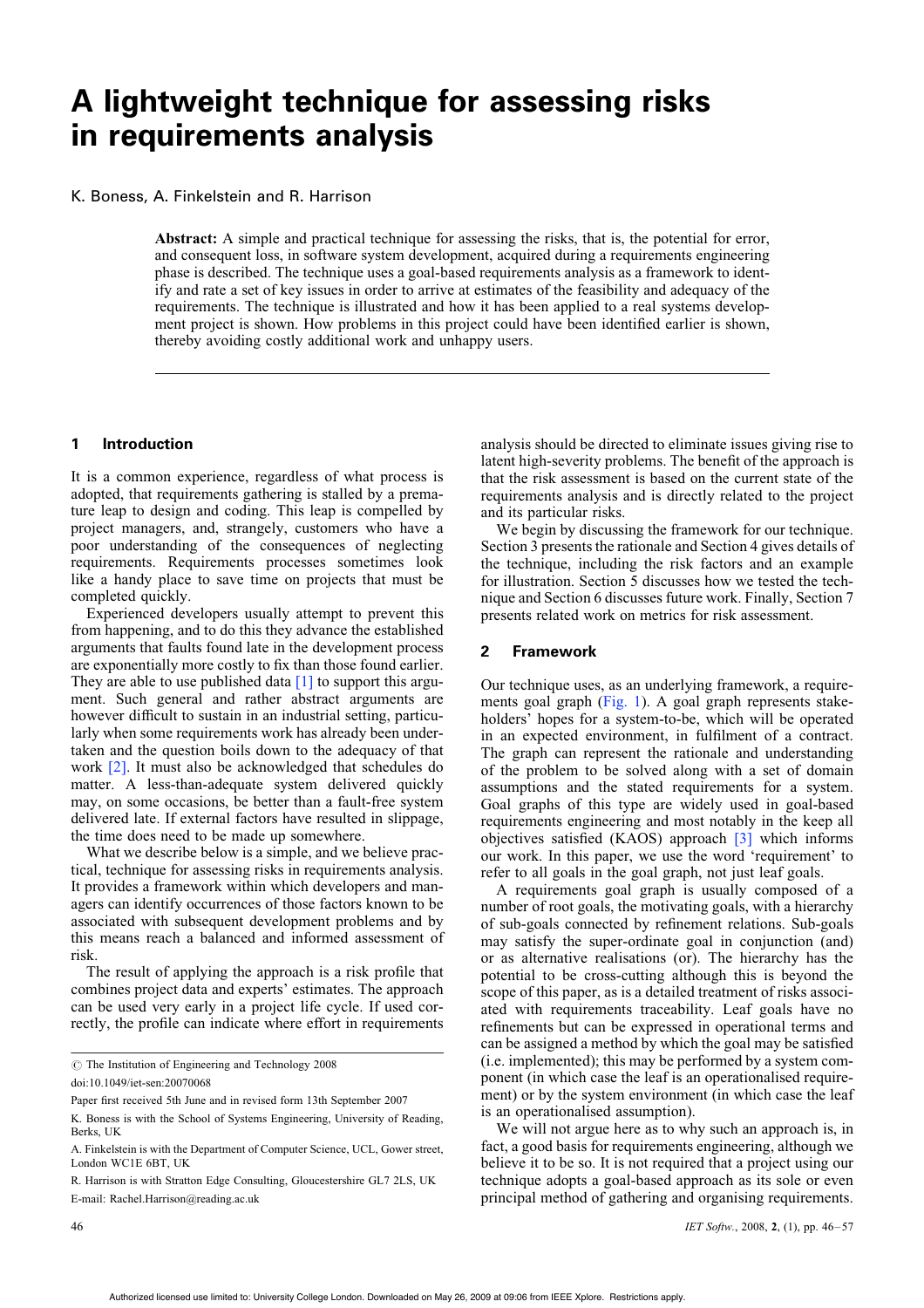

Fig. 1 Example of a goal graph

The technique does however require a 'best effort' goal graph to be constructed representing the decomposition and refinement of the requirements at the point at which a risk assessment is to be made. If an approach other than a goal-based approach is used, for instance, a conventional functionally driven natural language specification, such a goal graph can be derived from it. The better the quality of the requirements work, the easier this is to do. If, of course, a goal-oriented approach has been used, the first part of our approach comes for free.

# 3 Rationale

There are two primary concerns in requirements engineering: to ensure that what is set down is what is 'actually' wanted (the adequacy of the requirements) and to ensure that this is achievable (the feasibility of the requirements). If the requirements prove subsequently to not represent the needs of users or prove impossible or too costly to implement, then there is a good chance that this will prove a serious problem.

The adequacy of the requirements can only be established indirectly. First by assessing the extent to which the key stakeholders (customers, clients, analysts, designers, developers, managers, sales representatives and so on) have mandated the root goals. Secondly by estimating confidence in the refinement of the goals, that is, that the sub-goals preserve the intentions expressed in the top-level goals (following a method such as KAOS may help to ensure this). The feasibility of the requirements as a working basis for subsequent development can also only be established indirectly, first by ensuring that all the leaf goals are in fact operationalised, and secondly by ensuring that each of these requirements or assumptions has been checked against project or domain constraints to ensure that they could reasonably be achieved within project resources or that it is reasonable to expect the system environment to satisfy them.

# 4 Technique

Our technique uses a goal graph as an armature to record expert's judgements which rate the goal graph against a set of factors that are associated with risk. The cost and value of the goals are also assessed in order to produce an overall profile. The risks of goals which have not been explicitly assessed by experts are calculated using the metrics associated with their parents or children.

We assume here that the risk analysis is performed by a requirements engineer for the benefit of a development manager working closely with customers on bespoke fixedprice contracts. Systems that have been delivered but require re-development can also be accommodated by re-analysing the evolving subsystem.

In summary, this technique identifies and rates a set of key issues by providing a minimal set of independent subjective metrics using information from stakeholders or experts' opinions. As such it represents a meta-level

 $IET$  Softw., Vol. 2, No. 1, February 2008  $47$ 

assessment technique that assesses the information that is known about the requirements rather than assessing the requirements themselves by (say) using a formal language representation of the requirements. As the metrics are subjective, they can be obtained very early on in the project life cycle and provide information that would not otherwise be made explicit.

#### 4.1 Risk factors

From our previous experience, we identified four independent risk factors: (1) the environmental assumptions, (2) the achievability of the implementation of the requirements, (3) the integrity of the refinements and (4) the stakeholders' mandate. These are described in more detail below.

RF1. Environment: leaf goals assigned to the environment for satisfaction despite inadequate grounds for believing this is a reliable assignment.

RF2. Achievability: leaf goals assigned to the software for satisfaction despite inadequate grounds for believing an acceptable implementation is achievable.

RF3. Refinement: refinements where the stated refinement is open to question (due to semantic entailment), goals with no justifiable parents or where there is an uncertainty about the degree to which a goal contributes to a root goal, possibly due to errors with the semantic entailment or to 'gold-plating'.

RF4. Stakeholders's mandate: goals where stakeholder's endorsement is uncertain; in other words, where the stakeholder's agreement with the goal is in doubt.

Independent work has referred to these factors as categories in the context of project risk  $[4-6]$ . Table 1 lists the risk factors together with the names and descriptions of their raw data. We use the convention that names of the raw data are capitalised. The metrics are subjective; appropriate expert assessors (who are often project stakeholders, but may also be managers and requirements engineers who are independent of the project) are asked to express their confidence that the risks have been addressed. Guidelines are given to the assessors to help ensure uniform interpretation of the risk factors. As the assessment is subjective, relevant information can be obtained very early on in the project life cycle. An in-depth analysis into the reasons for the different values given by the assessors can also be very revealing. Table 2 describes the calculation of the metrics in more detail. These metrics are in fact

| Table 1: Four risk factors and associated metrics |
|---------------------------------------------------|
|---------------------------------------------------|

| <b>Risk factor</b> | Raw data       | Description           |
|--------------------|----------------|-----------------------|
| RF1: environment   | <b>FNV</b>     | probability that the  |
|                    |                | assumptions can be    |
|                    |                | satisfied by the      |
|                    |                | environment           |
| RF2: achievability | <b>ACHIFVF</b> | probability that the  |
|                    |                | requirements are      |
|                    |                | achievable            |
| RF3: refinement    | SOUND          | probability that the  |
|                    |                | refinements are sound |
| RF4: mandate       | <b>MANDATF</b> | probability that the  |
|                    |                | requirements are      |
|                    |                | mandated              |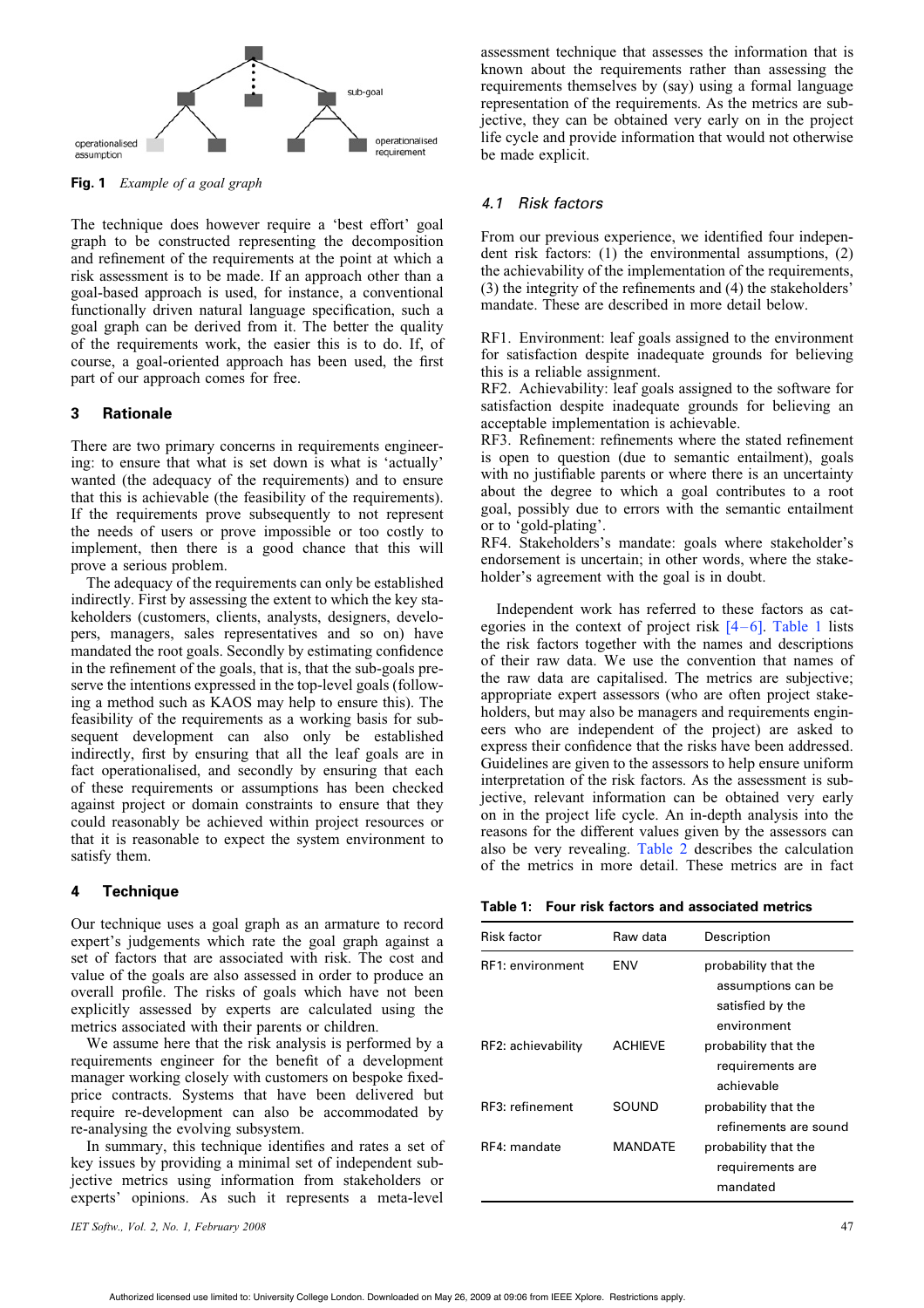| Risk factor     | Definition of metric for each leaf and goal                                                                                                                                                                                                                                |
|-----------------|----------------------------------------------------------------------------------------------------------------------------------------------------------------------------------------------------------------------------------------------------------------------------|
| RF <sub>1</sub> | the RF1 metric for an operationalised assumption a is calculated as the average of the assessors scores:                                                                                                                                                                   |
|                 | $RF1(a) = \frac{1}{N} \sum_{n=1}^{N} ENV(n)$                                                                                                                                                                                                                               |
|                 | where $N =$ total number of assessors, ENV is the probability that an assumption can be fulfilled within project<br>and domain constraints, estimated for leaves by assessors                                                                                              |
|                 | a goal's RF1 is calculated as the product of its children's RF1 values; if there are no operationalised assumptions for<br>a goal, then $RF1 = 1$                                                                                                                          |
| RF <sub>2</sub> | the RF2 metric for an operationalised requirement r is calculated as the average of the assessors scores:                                                                                                                                                                  |
|                 | $RF2(r) = \frac{1}{N}\sum_{n=1}^{N}$ ACHIEVE( <i>n</i> )                                                                                                                                                                                                                   |
|                 | where $N =$ total number of assessors, ACHIEVE(n) is the probability that a requirement can be achieved within<br>project and domain constraints, estimated for leaves by assessors                                                                                        |
|                 | a goal's RF2 is calculated as the product of its children's RF2 values; if there are no operationalised requirements<br>for a goal, then $RF2 = 1$                                                                                                                         |
| RF3             | the RF3 metric for a goal $g$ is calculated as the average of the assessors scores:                                                                                                                                                                                        |
|                 | RF3(g) = $\frac{1}{N} \sum_{n=1}^{N}$ SOUND(n)                                                                                                                                                                                                                             |
|                 | where $N =$ total number of assessors, SOUND(n) is the probability that the refinement argument for a goal is<br>sound, estimated by assessors; for leaf goals, this equates to estimating whether further refinement is needed<br>the default RF3 metric for goals is 0.5 |
| RF4             | the RF4 metric for a goal g is calculated as the average of the assessors scores:                                                                                                                                                                                          |
|                 | $RF4(g) = \frac{1}{N} \sum_{n=1}^{N} \text{MANDATE}(n)$                                                                                                                                                                                                                    |
|                 | where $N =$ total number of assessors, MANDATE is the probability that the stakeholders' mandate for a goal is<br>sound, estimated by assessors                                                                                                                            |
|                 | the default RF4 metric for goals is 0.5                                                                                                                                                                                                                                    |

measures of the probability of success: if a risk has a probability p of occurring, our metrics measure  $(1 - p)$ .

The risk factors RF1 (ENV) and RF2 (ACHIEVE) are estimated for the leaf goals and then calculated from these estimates for the remaining goals under consideration. Table 2 shows how to do this and how to average over the assessors' estimates (a more detailed data analysis would include consideration of medians and outliers). Note that the probabilities for RF1 and RF2 are multiplied to obtain the root goals' values as this is how probabilities accumulate. Any design alternatives (indicated by an 'Or' in the goal graph) are removed prior to calculation of the metrics. This may be done by the production of additional alternative goal graphs. Admittedly this could lead to a combinatorial explosion of goal graphs. However, we assume that incremental evaluation is being performed, leading to a reduction in the number of 'Ors' as the project proceeds.

The risk factors RF3 (SOUND) and RF4 (MANDATE) are estimated for each individual goal. The estimates for RF4 for child goals are considered when estimating a parent's RF4. Conflicting scores for RF4 should stimulate further analysis and negotiation. However, this is outside the scope of the paper: this technique is intended for analysing the stakeholders' concerns, not for managing them.

Clearly it would be possible to decompose the four risk factors into more fine-grained factors. However, we prefer to proceed with the four factors shown above in order to keep the technique as simple and practical as possible for automation. For a top-level summary, it may also be necessary to produce a total for the whole goal graph. Table 3 shows how this can be done by averaging over the project goals.

We treat any obstacles in the goal graph as surrogate root goals. This has the advantage of keeping the technique simple and is intuitively obvious for stakeholders.

Note that our technique takes no account of the possible relationships between different goals other than child to parent, and assumes that the leaf goals are independent (i.e. a child node should not be shared by two or more higher-level goals). Nor does it attempt to rank the risk factors in any way or to weight assessors' judgements. These matters are the subject of our ongoing research.

A manager will want to know whether the necessary work is feasible and whether the project will deliver an adequate result. The former (Feasibility, F) can be answered by considering the metrics RF1 and RF2 together and the latter (Adequacy, A) by considering RF3 and RF4 together. As the four risk factors are all probabilities, we calculate Feasibility and Adequacy for the leaf nodes by multiplying the appropriate factors together (Table 4). The formula for Adequacy uses the product of the RF3 metric for all goals from the root goal to the leaf goal in question. This is in order to estimate confidence about all the relevant refinements.

A manager will also be interested in the Proportional Value (PValue) and Proportional Cost (PCost) of the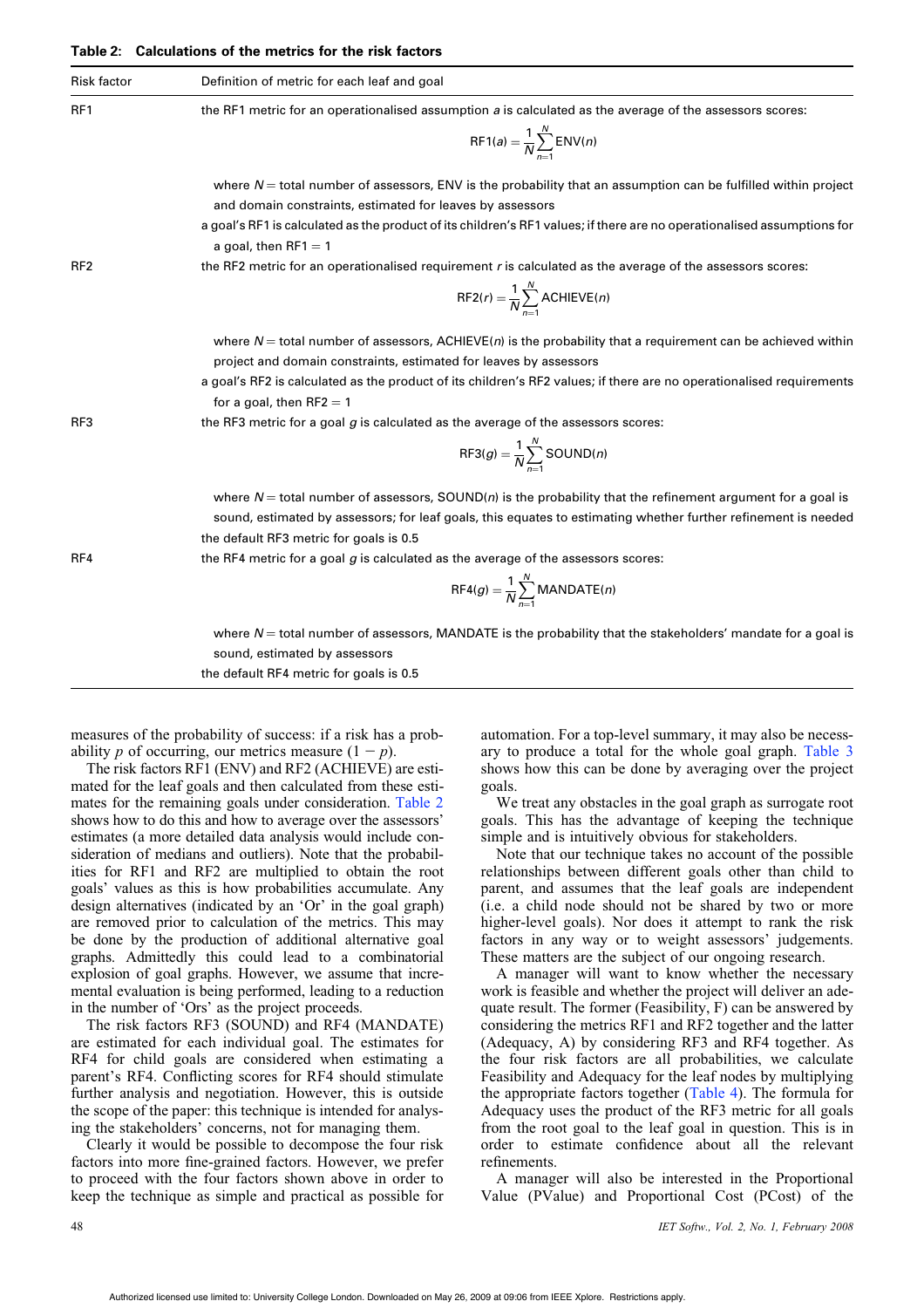Table 3: Calculations of the aggregated metrics

| Risk factor     | Metric aggregation: total for project          |
|-----------------|------------------------------------------------|
| RF <sub>1</sub> | $\frac{1}{G}\sum_{n=1}^{G}$ RF1(g)             |
| RF <sub>2</sub> | $\frac{1}{G}\sum_{n=1}^{G}$ RF2(g)             |
| RF3             | $\frac{1}{G}\sum_{\alpha=1}^{G}$ RF3(g)        |
| RF4             | $\frac{1}{G}\sum_{\alpha=1}^{G} \text{RF4}(g)$ |
| average value   | $\frac{1}{G}\sum_{g=1}^{G}$ Value(g)           |

total cost the estimated total cost of a project  $p$  is the sum of the estimated costs of its operationalised requirements:

$$
TOTALCOST(\rho) = \sum_{r=1}^{R} Cost(r)
$$

 $G =$  total number of goals;  $R =$  total number of operationalised requirements; value and cost are defined in Table 5

goals, where Value is the business value of a goal and Cost is the development cost of an operationalised requirement relative to the other operationalised requirements. This paper assumes that we are concerned with projects that are currently under development rather than re-development. Value and Cost are converted into PValue and PCost so that systems with different numbers of goals can be compared easily. This is done by dividing by the total Value or Cost (respectively) of the operationalised requirements. Operationalised requirements are used because it is these that are implemented. PValue and PCost are expressed as percentages (Table 5). For this risk profile, experts are asked to assign a relative Value to all the root goals (i.e. the value is relative to the other root goals' values). The Values for goals that are not explicitly given by experts are taken from the Values of the immediate parent goals such that the sum of the child goals is equal to the parents' Values. Clearly, there are other ways to distribute Value throughout the graph, but we chose this technique for simplicity. As noted earlier, design alternatives are removed prior to calculation of the metrics so that the computations can be performed in a straightforward and inexpensive manner. Once Costs and Values have been

Definition of metric for each leaf goal

Feasibility  $F(g) = RF1(g) * RF2(g)$ Adequacy  $A(g) = RF4(g) * \prod_{i=1}^L RF3(g_i)$ 

L = number of levels from the root goal  $g_1$  to the leaf goal  $g_L$ (and where  $g = g_L$ )

IET Softw., Vol. 2, No. 1, February 2008 49

assigned to the leaf goals, they are then normalised such that the total for each sums to 100%.

The costs of environmental assumptions are taken to be zero as such costs are regarded here as outside project constraints.

We could also calculate the priority of the requirements. Two possible exemplar metrics are given in Table 5. The first, Priority1, is defined as the value of a goal divided by its proportional cost and the second, Priority2, as the value of the goal multiplied by the complement of its proportional cost. These are obviously simplifications of metrics for prioritisation that allow valuable goals that are cheap to be given the go-ahead in favour of valuable expensive goals. This allows requirements to be ranked in terms of priority for development. Also the values of the risk factors for each goal could be weighted by the goal's priority in order to produce an overall risk profile. A manager may have a number of different priority metrics taking value for money, cost and other factors into account  $[7-10]$ . We prefer not to prescribe a particular prioritisation scheme here but rather to leave it to individual choice, depending on the particular circumstances.

#### 4.2 Example: calculating body mass index

By way of demonstration, we present a small but typical problem involving the calculation of body mass index.

From the requirements definition in Fig. 2, the mandated goals for the new software are as follows:

1) Normal operation of the walk-on scales must be maintained.

- 2) The scales are for use in public places.
- 3) WeighCom's good reputation must be maintained.

4) The scales are to be constructed from prescribed components.

We will use the first goal to illustrate our technique. The first step is to annotate the goal graph [11] with the estimated values for the risk factors. This is shown in Fig. 3, which extends the model from the tool Objectiver [12] to indicate operationalised requirements or assumptions in ovals and metric annotations in italics. For this example, we produced the expert opinion by adopting the role of the product manager for WeighCom. In different situations, however, it may be more appropriate to approach other assessors for opinions, such as developers when estimating project costs and customers when estimating the stakeholders' mandate. Clearly the technique benefits from automation when a larger number of assessors is involved.

The four risk factors in Table 1 are used to measure the probability that the project will succeed in each of the four areas (environment, achievability, refinement and stakeholders' mandate) for our risk profile. Fig. 3 also shows an obstacle. An obstacle is something that may prevent a goal from being achieved. Obstacles are not assessed in our technique, but goals that overcome them are.

The risk factors were obtained using expert's judgement and the formulae in Tables 2 and 5. The scores for ENV and ACHIEVE were collected for the leaves as appropriate. They were then converted to RF1 and RF2 scores for the leaves and then propagated through the graph to the roots as indicated in Table 2. Scores for SOUND were taken for all goals and then RF3 was calculated for each goal from its SOUND score and those of all its descendent goals using the formula in Table 2. RF4 scores were obtained from the MANDATE scores for each goal (if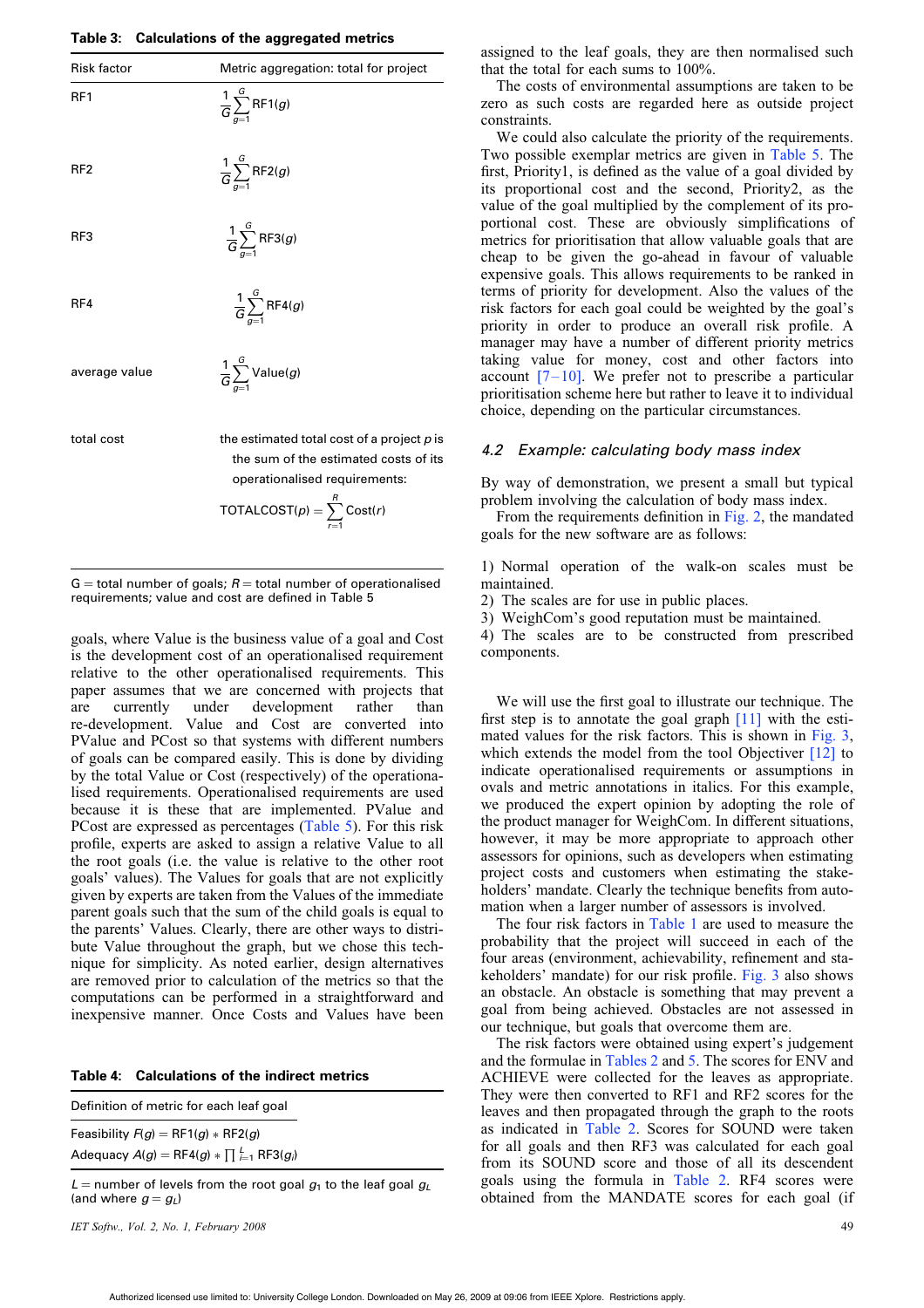Definition of metric for each goal

Value(g) = 
$$
\frac{1}{N} \sum_{n=1}^{N} \text{VALUE}(n)
$$

where  $N =$  total number of assessors, VALUE is the business value of a goal as rated by assessors (its contribution to the project) on an ordinal scale greater than or equal to 0

for a goal not rated by assessors, Value is inherited from its immediate parent(s) such that the children's Values sum to the parent's Value; a goal with two or more parents will inherit the sum of its parents' Values

the TOTALVALUE of a project is the sum of the values of its operationalised requirements:

$$
TOTALVALUE(p) = \sum_{r=1}^{R} Value(r)
$$

and  $R =$  total number of operationalised requirements

the proportional value of a leaf goal  $g$ , PValue $(g)$ , is the value of the goal divided by the total value of the project  $p$  expressed as a percentage:

 $PValue(g) = (Value(g)/TOTALVALUE(p)) * 100, TOTALVALUE(p) \neq 0$ 

 $PValue(g) = 0$  otherwise

PValues for the leaf goals are normalised such that the total sums to 100%

the cost of an operationalised requirement  $r$  is

$$
Cost(r) = \frac{1}{N} \sum_{n=1}^{N} COST(n)
$$

where  $N =$  total number of assessors, COST is the cost of the operationalised requirement (either in FPs, staff days or LOC) as estimated by assessors

the cost of a goal is the sum of the costs of all its operationalised requirements:

$$
Cost(g) = \sum_{r=1}^{R'} COST(r)
$$

where  $R'$  = total number of operationalised requirements for a goal; the cost of an operationalised assumption is zero the TOTALCOST of a project is the sum of the costs of its operationalised requirements:

$$
TOTALCOST(p) = \sum_{r=1}^{R} Cost(r)
$$

and  $R =$  total number of operationalised requirements in the graph

the proportional cost of a leaf goal  $g$ , PCost( $g$ ), is the cost of the goal divided by the total cost of the project  $p$  expressed as a percentage:  $PCost(g) = (Cost(g)/TOTALCOST(p)) * 100$ ,  $TOTALCOST(p) \neq 0$ 

PCost  $(g) = 0$  otherwise

PCosts for the leaf goals are normalised such that the total sums to 100%

$$
Priority1(g) = \frac{PValue(g)}{PCost(g)} * 100
$$

if  $PCost(g) \neq 0$ Priority1( $g$ ) = 100% otherwise where  $N =$  total number of assessors Priority2(g) = PValue(g)\*(1 – PCost(g))  $*$  100 if PCost(g)  $\neq$  100%, Priority2(g) = 100% otherwise where  $N =$  total number of assessors

provided) according to the formula in Table 2. There is no propagation of MANDATE scores through the graph. Next, COST was judged for all leaf requirements and then propagated to the roots using the formulae in Table 5. Finally the scores for VALUE were collected for the roots (and the goals that overcome obstacles); these were propagated to the leaf goals using the formulae in Table 5.

There are numerous ways to represent the risk profile. Table 6 shows how to present the Profile on a per-goal basis calculated using the formulae in Tables 2 and 5 together with the raw values of the risk factors taken from the annotated goal graph. There may be a number of these tables or spreadsheets for each project, depending on the chosen representation and number of goals.

The metrics Feasibility (F) and Adequacy (A) were calculated using the formulae in Table 4 and are shown in Table 7 together with proportional costs and proportional values. We calculate the metrics for all nodes in the graph because we might want to slice through the graph at any point to obtain an assessment of the goal graph at a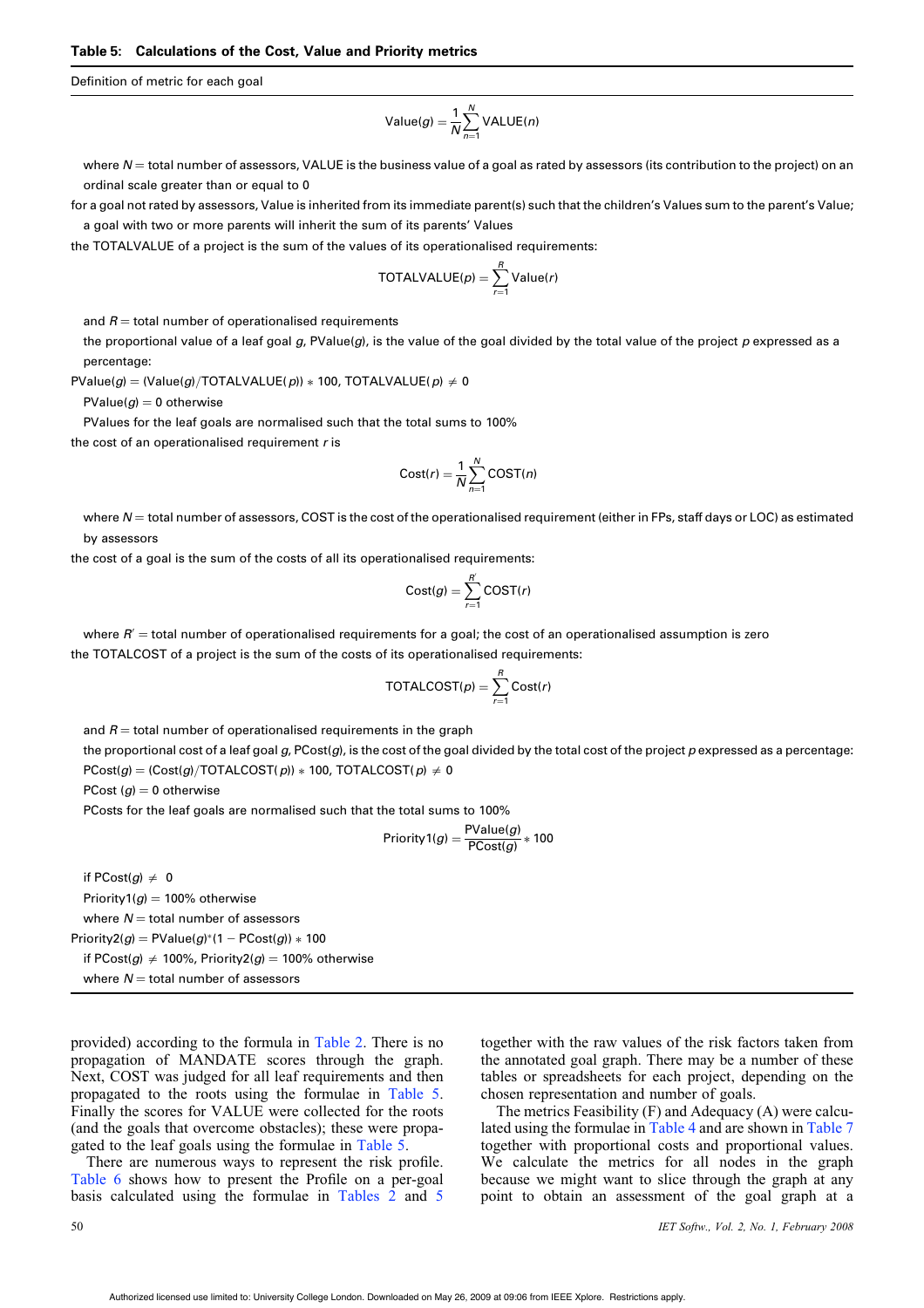The customer, WeighCom, wishes to develop new walk-on scales that can be installed in public places and used by any passers-by to measure their weight, height and body mass index (BMI) and receive a business card sized printed record on the spot. Normal operation is for the user to step onto a pressure mat facing an instruction screen and stand under an acoustic ranger. The measurements are made once the user pays a fee of 1 Euro into a receptor.

WeighCom specifies that the solution must use certain components: pressure mat (PM); coin receptor (CR); acoustic ranger (AR) and integrated processor with alpha numerical visual display and user selection touch screen (IP components support an existing assembly in which the whole is weather proof and vandal proof

WeighCom currently installs personal weighing equipment in public places for coin operated use by the public. They have an excellent reputation, which is of paramount importance to them, for always viding a reliable service or repaying. They have a call centre which customers can call if their installations appear to be malfunctioning

Fig. 2 Requirements definition for the calculation of body mass index

number of different levels, depending on the stage of the analysis, the required level of detail, the criticality of the assessment and so on. Only the risk factors, costs and values are included in Fig. 3 to improve its readability.

Figs. 4 and 5 show the plots of Feasibility against Adequacy for the leaf goal costs and values, respectively. The charts show the percentages of the Cost or Value for leaf goals with particular Feasibility and Adequacy scores. The charts can also include the names of the goals, made available automatically through a spreadsheet, for ease of identification of problematic goals. The numbers in the figures may include colour-coded advice depending on preassigned risk thresholds set by a domain expert (such as red for do not proceed, amber for proceed with caution, green for proceed). The placement of the regions is subjective. Indeed, a manager can vary the sizes of the regions, depending on the business case and the priorities for the project. If the information about the requirements is not adequate (i.e. the mandate is lacking, or the refinements are not sound), but the requirements are feasible, then a manager would know to get more information about the mandate and

Table 6: Raw data for WeighCom, root goal 'Maintain walk-on scales normal operation'

| Name           | RF1 | RF <sub>2</sub> | RF3 | RF4 | Cost | Value |
|----------------|-----|-----------------|-----|-----|------|-------|
| G <sub>1</sub> | 1   | 1               | 1   | 1   | 0    | 17    |
| G <sub>2</sub> | 1   | 0.64            | 0.9 | 1   | 100  | 100   |
| G3             | 1   | 0.8             | 0.7 | 1   | 50   | 18    |
| G <sub>4</sub> | 1   | 1               | 1   | 1   | 0    | 17    |
| G <sub>5</sub> | 1   | 0.8             | 0.7 | 1   | 50   | 35    |
| G6             | 1   | 0.8             | 1   | 0.9 | 30   | 18    |
| G7             | 1   | 0.8             | 0.8 | 0.6 | 30   | 35    |
| G8             | 0.8 | 1               | 1   | 1   | 0    | 40    |
| G9             | 0.8 | 1               | 0.9 | 0.9 | 0    | 40    |
| G10            | 1   | 1               | 0.9 | 1   | 20   | 30    |

Key: bold entries are expert judgements

re-examine the refinements. If the requirements are not feasible, but the mandate exists and the refinements are sound (i.e. the requirements are adequate), then again, the project could be re-planned. The areas of concern depend on the manager's priorities for each particular system, and so will differ from one system to the next.

Looking at Fig. 4 it can be seen, for example, that 50% of the leaf goals costs fall into the Proceed with caution region, as do 13% of the leaf goal values in Fig. 5. A high number of leaf goals in the Do not proceed region would indicate that further requirements work was warranted. For an alternative representation, we can average over the goals as shown in Table 3 and produce one table of aggregated metrics for the entire project.



Key: Each right-sloping parallelogram represents a goal

Each left-sloping parallelogram represents an obstacle

Each oval represents an operationalised requirement or operationalised assumption

Fig. 3 WeighCom: annotated goal graph for root goal 'Maintain walk-on scales normal operation'

IET Softw., Vol. 2, No. 1, February 2008 51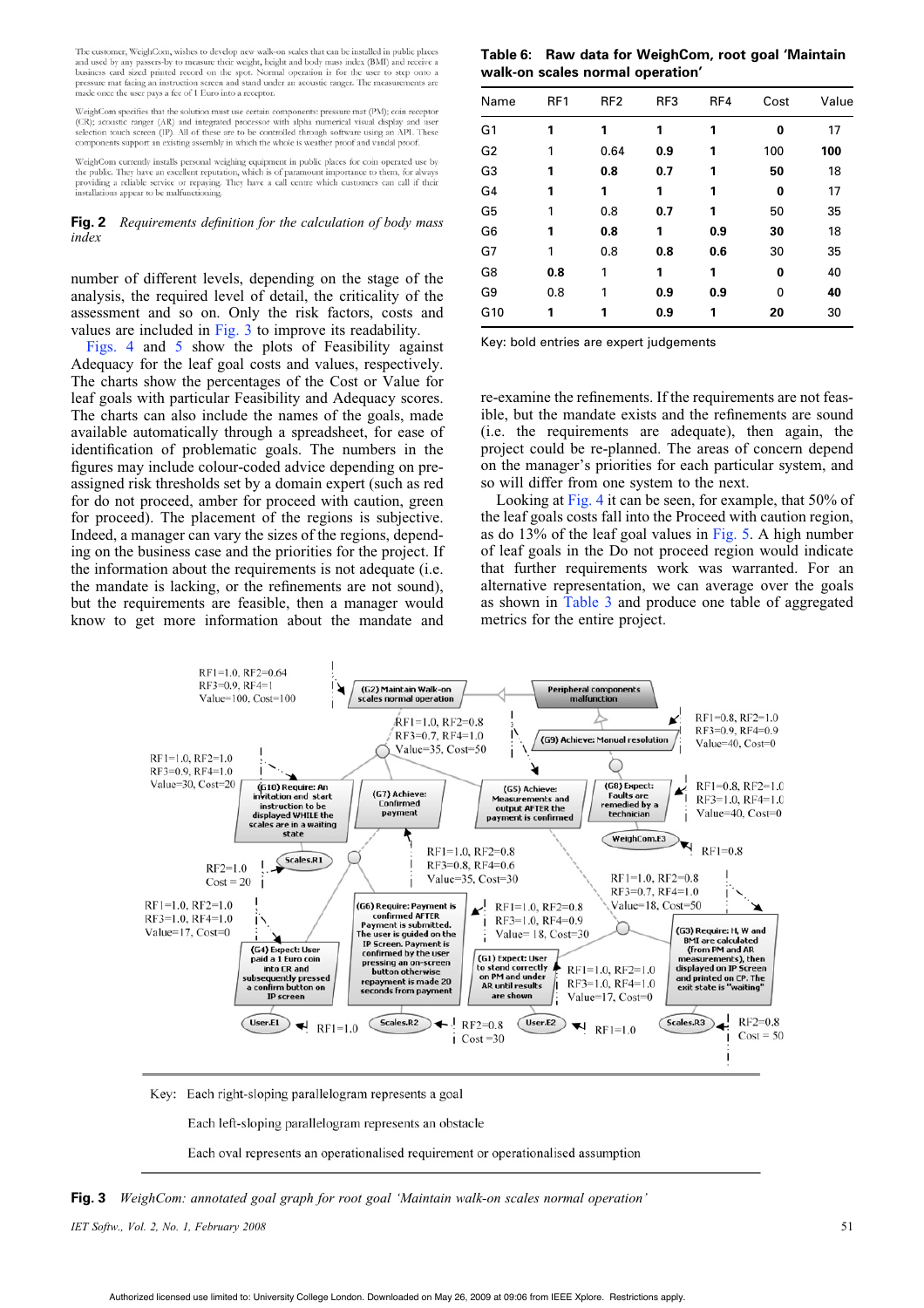Table 7: Feasibility and adequacy metrics for WeighCom leaf goals for the root goal 'Maintain walk-on scales normal operation' together with proportional cost and proportional values

| Name            | Feasibility | Adequacy | PCost, % | PValue, % |
|-----------------|-------------|----------|----------|-----------|
| G1              | 1           | 0.63     | 0        | 12        |
| G3              | 0.8         | 0.44     | 50       | 13        |
| G <sub>4</sub>  | 1           | 0.72     | 0        | 12        |
| G6              | 0.8         | 0.65     | 30       | 13        |
| G8              | 0.8         | 0.9      | 0        | 29        |
| G <sub>10</sub> | 1           | 0.81     | 20       | 21        |
|                 |             |          | 100      | 100       |

Figs. 4 and 5 show that luckily none of the goals in this example fell into the Do not proceed region, although some did fall in the Proceed with caution region mainly because of a problem with the project's adequacy. Even though this is a small example, it was useful to check that our technique is viable in that it is not too time-consuming for the experts. This example also showed that the technique is straightforward to apply, that the calculations can be automated and that the results agree with intuitive assessments.

# 5 Applying the technique

In order to test the proposed technique, we began by retrospectively applying the metrics to a medium-sized project provided by one of University College London's Administrative Divisions. We chose to study the University Personal Identifier (UPI) project as it had the necessary requirements data as well as accompanying historical documentary evidence which we could use to check the results. One of the authors, the project manager and project supervisor acted as expert assessors and reviewed the project approximately 18 months after project initiation using the PRINCE2 project initialisation document, business case and initial project plan to obtain the risk factor metrics. At this point, the project was complete, which suited us as we needed to be able to check our findings against what actually happened. Also both the project manager and supervisor were independent of our research and had no vested interest in the results.

The College had been using the UPI system to control access to services over the College intranet. This UPI



Fig. 4 Proportion of leaf goal costs (PCosts) for Feasibility versus Adeauacy



Fig. 5 Proportion of leaf goal values (PValues) for Feasibility versus Adequacy

system links information held in a series of primary person systems (PPS) and a series of secondary person systems (SPS). The former include registration and human resource systems. The latter include library systems, buildings access and so on, and were in a state of flux; some of the systems were stable, some were unstable and new ones were being developed. The existing UPI system was deemed unsatisfactory because:

1. Its design was ad hoc and its maintainance depended upon an understanding held by a small and decreasing number of staff.

2. It had function and performance shortcomings.

3. Extending it to meet future needs was considered to be unduly expensive.

The College wished to remedy these problems by introducing a new, replacement UPI system.

The goal graph, containing 52 goals, was reverse engineered and then inspected by the project manager. After correction, it was adopted as the best effort goal graph. Every leaf requirement was operationalised with an associated responsibility. The project manager then answered a questionnaire requesting metrics for the risk factors (RF1, RF2, RF3 and RF4) as well as Value and Cost as appropriate for root goals, leaf goals and sub-goals. The data obtained were then used as input for our metrics toolkit.

It took the project manager and supervisor under 2 hours in total to judge the risk factors, costs and values for the goals, and this was reported as easy and intuitive to do after about 30 min of instruction. The assessments (which were in agreement) were not judged as time-consuming when compared with creating the best effort goal graph. It took about an hour to add costs and values to the goal graph as they were already partially documented. The assessment of the refinement argument (RF3) was the most difficult for the assessors to appreciate but with some guidance became straightforward.

All the goal refinements except for two were confirmed by the project manager and supervisor as correct and so were given a score for RF3 of 1. The goal graph was mainly shallow (with a maximum height of 6 and average height of 4). Figs. 6 and 7 represent the results of the automated application of our technique to the whole goal graph. Note that only the leaf goals are shown but from them we can mine the metrics for every associated goal.

In Fig. 6 we found that 47% of the goals by value are in the Do not proceed region, whereas only 26% of the goals

52 IET Softw., Vol. 2, No. 1, February 2008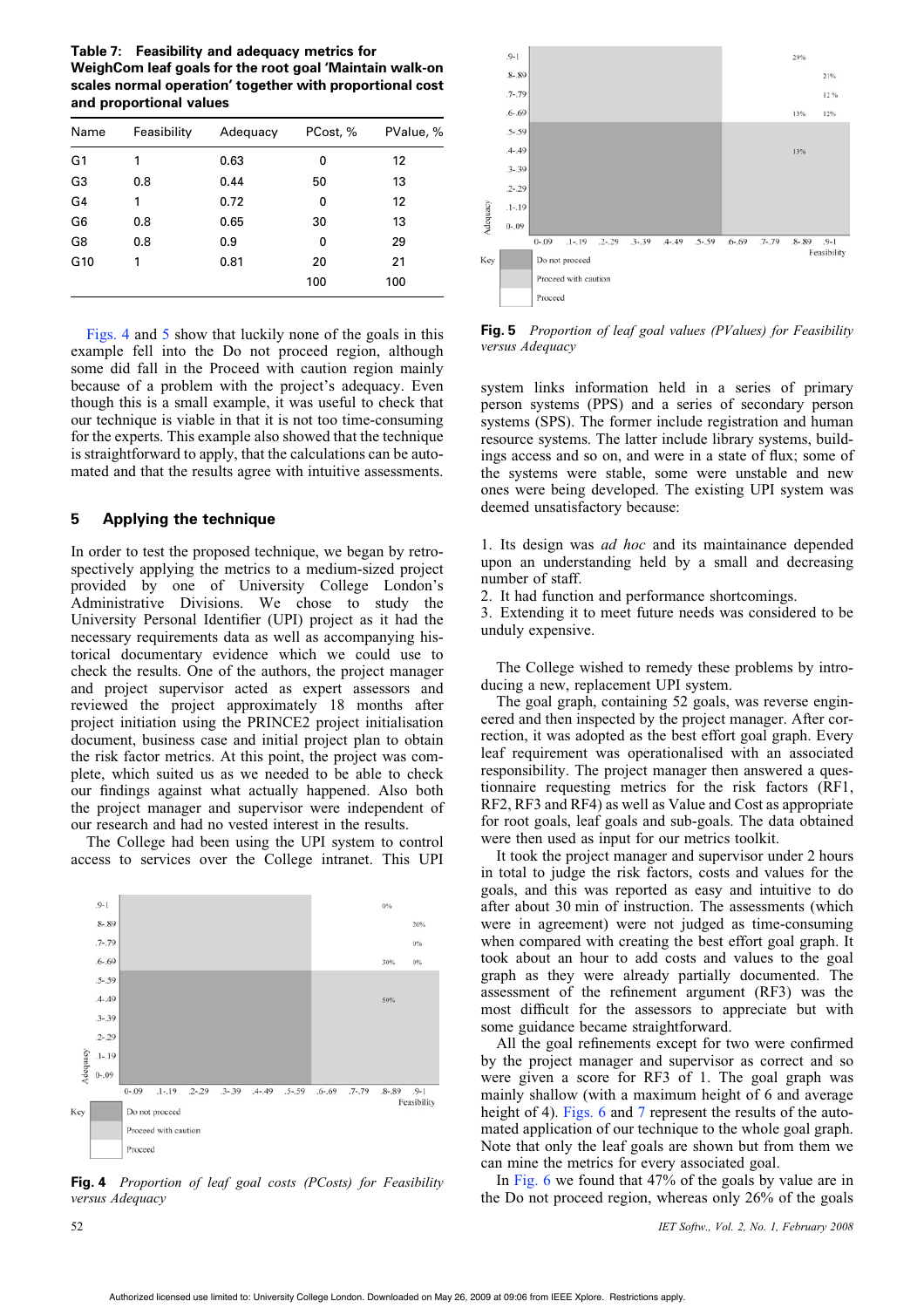

Fig. 6 Proportion of leaf goal values (PValues) for Feasibility versus Adequacy

are in the Proceed region. Also, in Fig. 7 we found that 47% of the expected cost is in the Do not proceed region, whereas none of the cost is in the Proceed region. The entries marked as 0% represent assumptions on the environment. They may have costs but they are not counted using our technique.

Table 8 shows the leaf goals from the Do not proceed region together with their proportional costs and proportional values, and their Feasibility (F) and Adequacy (A) metrics. Note that the goal numbers are simply used as identifiers: they do not indicate the position of a goal in the graph. Some of the goals in Table 8 violate simple principles of good requirements statements, and it could be argued that this should have raised concerns. However, although detecting problems in this way is clearly commendable, such a technique cannot be fully automated and does not scale.

Table 9 shows the leaves from the Proceed region. None of them are operationalised in the system as they are all assumptions. The results show the high confidence in the assumptions underpinning the project (Feasibility, F).

In the event all the goals in Table 9 were implemented successfully but goal 61 became problematic following implementation for various non-technical reasons.

Table 10 shows how our lightweight assessment technique for the root goals compares with their actual



Fig. 7 Proportion of leaf goal costs (PCosts) for Feasibility versus Adeauacy

IET Softw., Vol. 2, No. 1, February 2008 53

outcomes. The 'Threat' ratio  $(n/m)$  indicates that out of the *m* leaf goals that contribute to a higher-level goal, *n* of them fall in the Do not proceed category. The ratio is of interest because partial implementation of the goal graph may be possible. The PValue is the proportional value of these goals. The 'Outcome' column indicates whether or not the goal was achieved at the end of the project. The 'Pain' column indicates how difficult it was to complete the goal (the need for extra investment, extra management and so on indicates higher 'pain'). The colour coding shows whether our technique produced an assessment that was correct, 'Ok' with a verbal explanation, too pessimistic or open to question.

Goal 25 has goal 3 as its child. Our technique labelled goal 3 as a proceed goal; in fact goal 25 was very effective and saved a certain amount of staff effort when cleaning the data. Goal 34 was highly threatened, mostly because of lack of feasibility rather than its adequacy. Goal 38 was partially compromised and partially sound. This was resolved but required extra investment. Goal 84 was difficult to achieve due to politics and was set aside pending a different solution.

This project had 52 goals; the development team was small but served a large range of stakeholders. In this application domain, we found that typically a project would have between 30 and 100 goals. It is straightforward to provide spreadsheet questionnaires for the assessment, and as the calculations are automated and data entry can also easily be automated, one way to approach the assessment would be to provide automated steps through the refinement in an inspection-like manner.

In conclusion, Figs. 6 and 7 show that the assessors had low confidence in a dangerously high proportion of the project (47% in both Figs. 6 and 7). This alone shows that the project is at risk. Of course the analysis is subjective. Nevertheless, the expert assessors agreed that the relative positioning of the goals in the two graphs is reasonable. Further, the assessors could change the subjective values and perform what-if scenario testing to produce best, worst and average case analyses. The project was initially expected to last 6 months but was re-scheduled after 1 year, then sought re-budgeting and still required significant re-planning on two further occasions. At the outset, the team was optimistic about technical possibilities but feasibility was always a concern. In fact the biggest risks arose from the lack of realism concerning availability of staff and the lack of support for some crucial assumptions in the maintenance of the primary person and secondary person systems. The goals 'support for external persons' (67) and 'easing workload' (84) were uncertain from the start and were substantially jettisoned.

The nine goals in Table 10 represent 100% of the value assigned to the project. From the table we can see that 80% of our assessment was good (shown by the regular text, italic text and bold text) within which 43% (in regular text) was very good. Unfortunately, the assessment for goal 72 (the bold italic text) was questionable as the end result was reported as being 'painful'. On investigation of the goal graph and expert judgement of feasibility, we conclude that the judgements were not themselves accurate. They may have been affected by a lack of shared understanding of the system.

During our analysis, it became clear that a number of problems stemmed from a serious lack of shared understanding between the stakeholders at the time of project sanction. If our technique been used it is very likely that the project would not have started until greater confidence in the requirements had been achieved and that this would have brought about better shared understanding.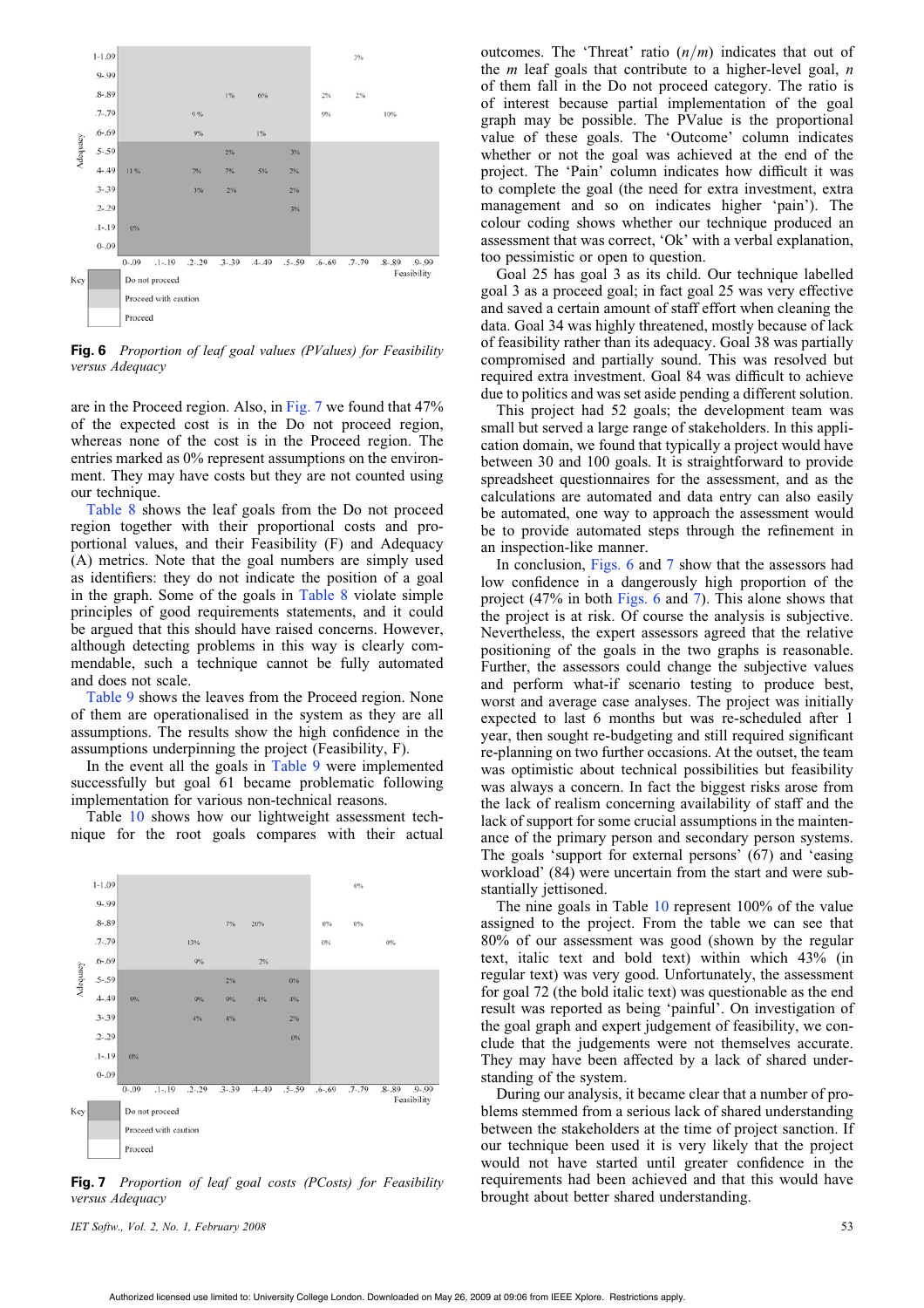#### Table 8: Leaves from the Do not proceed quadrant

| Goal | Name                                                                                                                              | PValue, % | PCost, % | Feasibility | Adequacy |
|------|-----------------------------------------------------------------------------------------------------------------------------------|-----------|----------|-------------|----------|
| 63   | visiting staff and contractors are not allocated a                                                                                | 0.4       | 0.0      | 0.00        | 0.16     |
|      | UPI and are thus excluded                                                                                                         |           |          |             |          |
| 67   | allow external persons access (details TBD)                                                                                       | 10.8      | 8.9      | 0.00        | 0.40     |
| 77   | access to each SS services is gated to identify the<br>appropriate UPI which is then maintained<br>throughout the ensuing session | 2.1       | 4.4      | 0.20        | 0.40     |
| 81   | for each non-connecting SS, the most recent<br>UPI-status pairs are persisted for reference                                       | 4.7       | 4.4      | 0.30        | 0.48     |
| 90   | user initiated extraction of data from PPSs in<br>form suitable for use in producing College<br>directory service                 | 1.7       | 4.4      | 0.30        | 0.36     |
| 92   | a user initiated mechanism providing college<br>directory, 'all staff' and telephone directory<br>information from PPSs           | 1.7       | 2.2      | 0.50        | 0.36     |
| 94   | office process improvements                                                                                                       | 3.5       | 0.0      | 0.50        | 0.28     |
| 101  | real-time API returning status for any submitted<br>UPI                                                                           | 4.7       | 4.4      | 0.40        | 0.48     |
| 102  | each connecting SS is supported to use real-time<br>status API                                                                    | 4.7       | 4.4      | 0.20        | 0.40     |
| 103  | a scheduled batch-mode service provides<br>updates of all known UPI status to each<br>non-connecting SS                           | 2.3       | 4.4      | 0.50        | 0.48     |
| 104  | every non-connecting SS cooperates with the<br>batch-mode service                                                                 | 2.3       | 4.4      | 0.30        | 0.48     |
| 122  | data extracted from SSs and PPSs for<br>person-centric reports are accurate                                                       | 3.5       | 4.4      | 0.20        | 0.36     |
| 123  | the PPs and SSs support the necessary querying<br>based on UPI to satisfy statutory obligations<br>on personal data access        | 3.1       | 0.0      | 0.50        | 0.50     |
| 128  | each SS acts on the UPI-linked status to provide<br>the right degree of service to the individual                                 | 2.1       | 2.2      | 0.30        | 0.56     |

# 6 Future work

Our technique depends on goal analysis. When a project is founded on a goal analysis, our technique is straightforward and natural to use. However, in the real world of software development the situation is usually more complex. Urgency may tempt developers to use only ad hoc methods of requirements analysis and project planning. In such cases, as mentioned earlier, a best effort graph, with an approximate sketch of the currently known requirements, needs to be created. As this will require extra resources, it is crucial that this graph can be created economically and quickly in order that the momentum of the project is not lost.

This principle is being put to the test in a large venture capital project which is under development using agile processes. The Scrum process [13] was adopted in this project following 2 years of traditional process modelling. As the system was under development, it was uneconomical to perform a retrospective goal analysis of the work done to date. Instead, a goal graph was constructed in step with each short development phase, or sprint. Thus over time a comprehensive graph emerges and (more importantly) a goal graph becomes available for each sprint. These relatively small goal graphs are then used when evaluating confidence about the risk of failure of the sprint. The goal analysis creates requirements for the specific sprint, whereas the work of previous sprints becomes a part of the environment.

We are also applying the technique to a venture capital supported project to develop a product that will solve problems of storing huge amounts of data. This had seen circa 20 person years of development activity and was based on IPR originally developed in government laboratories but had not led to a product. Early in 2006, a decision was taken to develop the product using the Scrum methodology. This allowed a build up of concrete functionality by evolving the required functionality through a series of sprints. We are in the early stages of applying our technique to this project, whereby the value, adequacy and feasibility of each sprint are to be assessed as part of the gateway to the sprint backlog prior to starting the sprint.

This application to real industrial Scrum cycles has benefited not only the risk evaluation, but has also been of considerable assistance to the test team in preparing sprint acceptance tests as it facilitates development of test cases for each requirement at requirements time. The goal analysis technique is surprisingly agile when used in this manner. A more mainstream development process which we believe our work will match well is the spiral development methodology [14] as it hinges on identifying risks and dealing with them early on.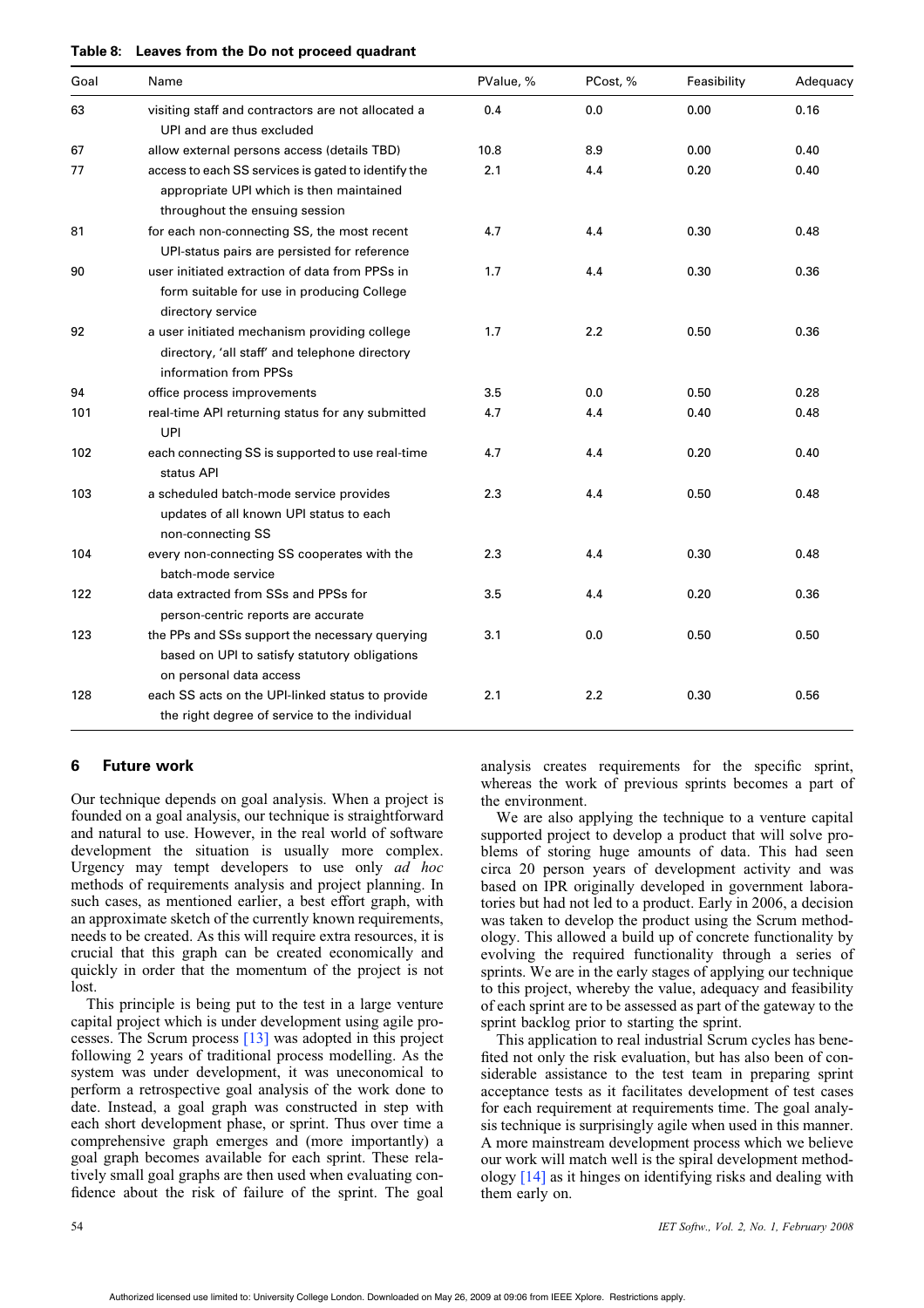#### Table 9: Leaves from the proceed region

| Goal | Name                                                                                                             | PValue, % | PCost, % | Feasibility | Adequacy |
|------|------------------------------------------------------------------------------------------------------------------|-----------|----------|-------------|----------|
| 3    | maintain comprehensive technical and user<br>documentation                                                       | 9.4       | 0.0      | 0.80        | 0.70     |
| 4    | re-engineering of the UPI will enable future<br>modification at low cost                                         | 9.4       | 0.0      | 0.60        | 0.70     |
| 61   | the status and data about staff is correctly<br>maintained on the HR system                                      | 0.4       | 0.0      | 0.80        | 0.72     |
| 62   | the status and data about students is correctly<br>maintained on the REG system                                  | 0.4       | 0.0      | 0.80        | 0.72     |
| 82   | staff operating the primary systems maintain<br>current status for all UPI's pertinent to each<br>primary system | 1.6       | 0.0      | 0.70        | 0.80     |
| 86   | only the PPSs hold personal data to be matched<br>to a UPI                                                       | 2.0       | 0.0      | 0.60        | 0.80     |
| 124  | the existence of the UPI allows adequate facility<br>to querying across PPSs and SSS                             | 3.1       | 0.0      | 0.70        | 1.00     |

This partitioning of an existing system into environment assumptions and new software with each sprint is akin to developing in iterations and increments as often happens when working with legacy systems. Our industrial experience shows that this situation is increasingly prevalent; indeed, the Scrum method in general is becoming increasingly popular with companies wishing to adopt an 'agile' approach. Thus, following our initial experiences of applying our technique to agile projects we are encouraged to apply the technique to legacy systems as well as to new developments.

As mentioned earlier, our approach assumes that the requirements can be expressed in such a way that all leaf goals are independent. It also assumes that the requirements can be represented in a hierarchical decomposition. This assumption is somewhat restrictive and it potentially inhibits the treatment of some cross-cutting requirements such as performance and security  $[15-17]$ . In order to address such concerns and provide a generalised solution, we are investigating the use of problem frames  $[18, 19]$  to structure and encapsulate subsystems and so provide interfaces that facilitate a formal decomposition and re-composition of subsystems.

The use of commercial off-the-shelf (COTS) components would clearly impact the project costings. In this case, the metrics could be used to aid decision-making when comparing different system's architectures. We intend to validate our technique through a number of case studies. Clearly the technique may be most applicable to particular application domains that are amenable to subjective analysis,

| Goal | Description                                                                                           | Threat         | PValue, % | Outcome   | Pain   |
|------|-------------------------------------------------------------------------------------------------------|----------------|-----------|-----------|--------|
| 20   | every UPI is maintained with a current status                                                         | low $(2/7)$    | 6         | full      | low    |
| 74   | every eligible individual is assigned a UPI                                                           | none $(0/8)$   | 6         | full      | low    |
| 56   | every individual's access rights to any secondary<br>system is based on their UPI-linked status       | high $(7/7)$   | 6         | partial   | medium |
| 25   | to enhance maintainability compared to the<br>original UPI which depends upon vulnerable<br>knowledge | none $(0/2)$   | 19        | full      | low    |
| 31   | optimally determine external person's eligibility<br>to use College facilities                        | high $(1/1)$   | 10        | removed   | low    |
| 34   | operate in a 'real-time' as opposed to 'batch'<br>mode                                                | high $(5/5)$   | 17        | partial   | medium |
| 38   | to comply with statutory obligations on personal<br>data                                              | medium $(1/2)$ | 6         | partial   | low    |
| 72   | to improve the efficiency of daily UPI matching<br>compared with the original UPI                     | none $(0/2)$   | 19        | full      | high   |
| 84   | to ease the workload of College staff                                                                 | high $(4/4)$   | 10        | uncertain | high   |

Table 10: Assessments against outcomes for root goals

Key:  $(n/m)$ : n leaves of m belonging to the goal are in the Do not proceed zone

Regular text: Assessment Correct

Italic text: Assessment Ok

Bold text: Assessment Pessimistic Bold italic text: Assessment Questionable

IET Softw., Vol. 2, No. 1, February 2008 55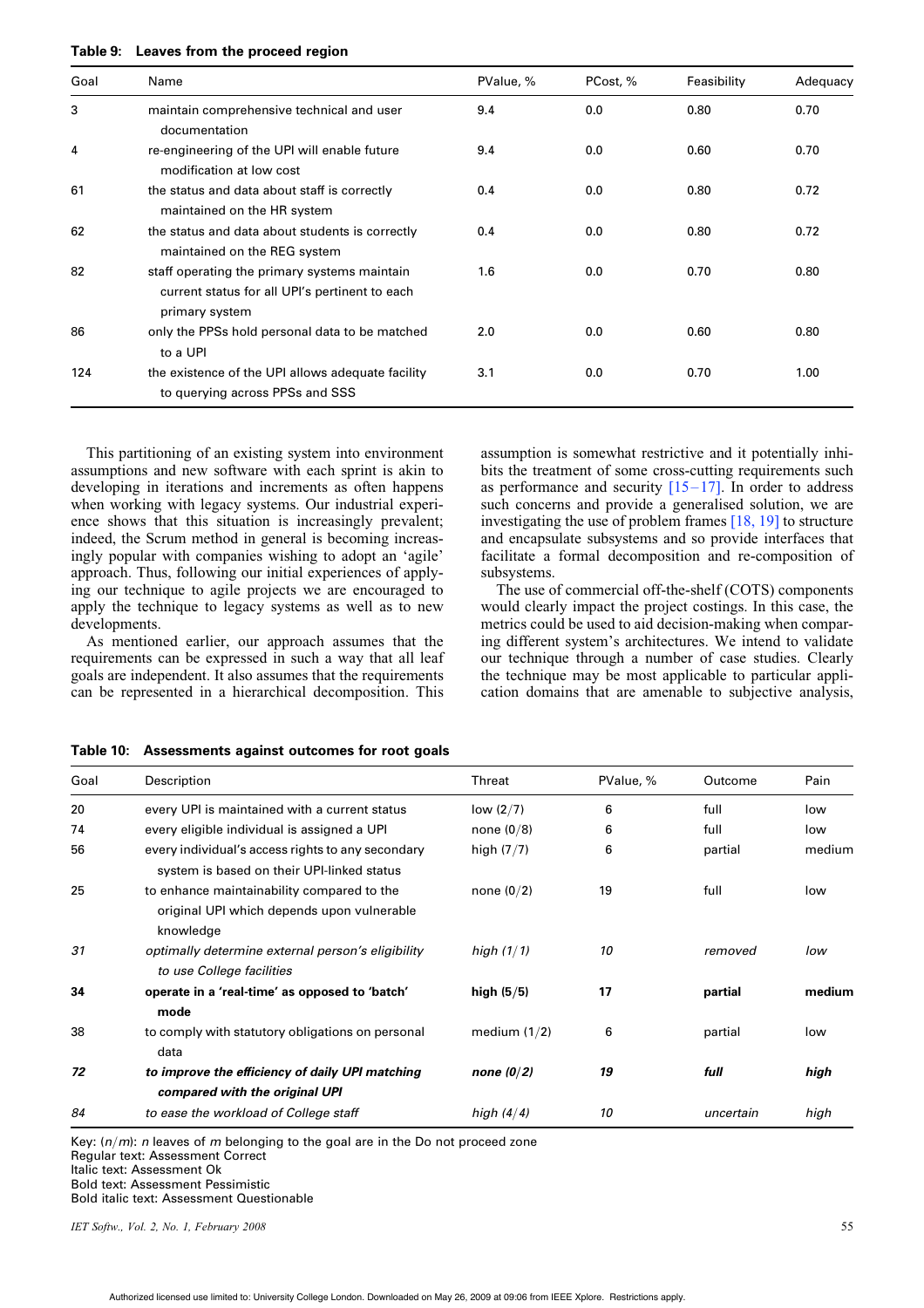and our future work will investigate the applicability of the technique and the composition of subsystems with nonfunctional requirements further.

# 7 Related work

A process and tool called DDP (defect detection and prevention) have been developed at JPL to facilitate risk management over the entire project life cycle [20]. DDP is intended for use in the aerospace industry. It uses a large set of risk elements, weighted requirements, pre-set formulae and information from experts. It is similar to our technique, but the process uses trees of requirements (rather than goal graphs), and trees showing why these requirements may not be achieved. The user can then select preventive measures, analyses, process controls and tests in order to minimise the residual risk. The process begins at the architecture stage, whereas our technique is intended for use during requirements analysis. There is software tool support for the DDP process, which weights risk elements by their impact on weighted requirements. The weights are obtained from the mission success criteria. The DDP process uses a large number of metrics and pre-determined industry-specific knowledge. This contrasts with our technique, which we have deliberately tried to keep as simple and lightweight as possible.

Karlsson *et al.* [10] evaluated six different methods to prioritise software requirements experimentally. The six methods ranged from the analytic hierarchy process (AHP), through binary search trees to priority groups and found AHP to be the most promising approach. An overview of requirements prioritisation [7] explains and critiques a range of methods (and their combination) for prioritisation of factors such as importance, cost, risk, volatility and so on. An example is given which uses stakeholders' opinions to rank the importance of a set of requirements. This work on prioritisation does not examine how the risk assessment is arrived at. In contrast, our work defines requirements risk for individual requirements more precisely and provides a method that integrates with KAOS.

The use of expert opinion in software development, in general, is not a new idea: Freimut et al. [21] give a thorough account to justify its use during evaluation of the cost-effectiveness of inspections. They suggest that expert opinion may be needed if information regarding a phenomenon cannot be collected by any other affordable means or if information is not being collected within the timeframe that it is needed. They point out that expert data is subject to bias, uncertainty and incompleteness but say that these problems can be prevented and controlled by means of carefully performed elicitation of expert estimates.

Ruhe et al. [22] have presented an approach to decision support in requirements negotiation called 'Quantitative WinWin', which incorporates quantitative methods with Boehm's original WinWin approach. The approach uses AHP for a stepwise determination of the stakeholders' preferences in quantitative terms. These results are combined with methods for early effort estimation to evaluate the feasibility of alternative requirements subsets in terms of their related implementation effort. This work is particularly concerned with finding those subsets of requirements that can be implemented without exceeding a given maximum effort, whereas our work is concerned with assessing the potential for error in systems development.

# 8 Conclusions

In this paper, we have presented an easy-to-use technique for assessing risk in requirements analysis using goal graphs and judgements supplied by either stakeholders or experts. Using this technique, potentially risky projects can be detected at an early stage so that decisions can be taken about different courses of action.

This research is the first report of a risk assessment technique using high-level subjective metrics collected during requirements analysis using goal graphs. Note that the technique can be used with assessments provided either by stakeholders or by experts. It will thus provide a meta-level risk assessment that could be very valuable to project managers and senior managers. We have shown how the information can be combined with data concerning the value and cost of goals. The technique has been empirically tested using a number of projects, the results from one of which has been described in detail. These tests have shown that we can indeed discover the parts of a project that are most likely to lead to problems using this technique. Our experience suggests that the technique is entirely sympathetic with the real-world needs of industrial software development. We have also partially automated this technique by implementing a lightweight tool called KAOS Lite for goal sketching and automated data collection.

# 9 Acknowledgments

We thank the collaborators for providing project data, particularly Kathryn Lewis of MSD, and the anonymous referees who reviewed this paper and provided very helpful comments. We would also like to thank Claes Wohlin and Barbara Kitchenham for their input to early versions of this paper.

# 10 References

- 1 Boehm, B.W.: 'Software risk management: principles and practices', IEEE Software, 1991, 8, (1), pp. 32–41
- 2 Pinheiro, F.A.C.: 'Requirements honesty'. Int. Workshop on Time-Constrained Requirements Engineering (TCRE'02)'Germany, September 2002
- van Lamsweerde, A., Dardenne, A., Delcourt, B., and Dubisy, F.: 'The KAOS Project: knowledge acquisition in automated specification of software'. Proc. AAAI Spring Symp. Series, March 1991, (Stanford University, AAAI), pp. 59-62
- 4 Keil, M., Cule, P.E., Lyytinen, K., and Schmidt, R.C.: 'A framework for identifying software project risks', Commun. ACM, 1998, 41, (11), pp. 76–83
- 5 Wallace, L., and Keil, M.: 'Software project risks and their effect on outcomes', *Commun. ACM*, 2004, 47, (4), pp. 68–73
- 6 Wallace, L., Keil, M., and Rai, A.: 'How software project risk affects project performance: an investigation of the dimensions of risk and an exploratory model', *Decision Sci.*, 2004, 35, (2), pp. 289–321
- 7 Bernader, P., and Andrews, A.: 'Requirements prioritization' in Aurum, A., and Wohlin, C. (Eds.): 'Engineering and managing software requirements' (Springer, 2006), pp. 69–94
- 8 IEEE Std. 1233-1996, IEEE guide for developing system requirements specifications', IEEE, June 1996
- 9 Karlsson, J., and Ryan, K.: 'A cost-value approach for prioritizing requirements', IEEE Software, 1997, 14, (5), pp. 67–74
- 10 Karlsson, J., Wohlin, C., and Regnell, B.: 'An evaluation of methods for prioritizing software requirements', J. Information Software Technol., 1998, 39,  $(14-15)$ , pp. 939-947
- 11 Dardenne, A., Fickas, S., and van Lamsweerde, A.: 'Goal-directed concept acquisition in requirements elicitation'. Proc. 6th EEE Workshop System Specification and Design, Como, Italy, 1991, pp.  $14-21$
- 12 Darimont, R.: 'Requirements engineering with objectiver: from goal analysis to automatically derived requirements documents. RE'03 Exhibitors' Track Int. Conf. Requirements Engineering (RE03), IEEE Computer Society Press, Los Alamitos, CA, 2003

56 IET Softw., Vol. 2, No. 1, February 2008